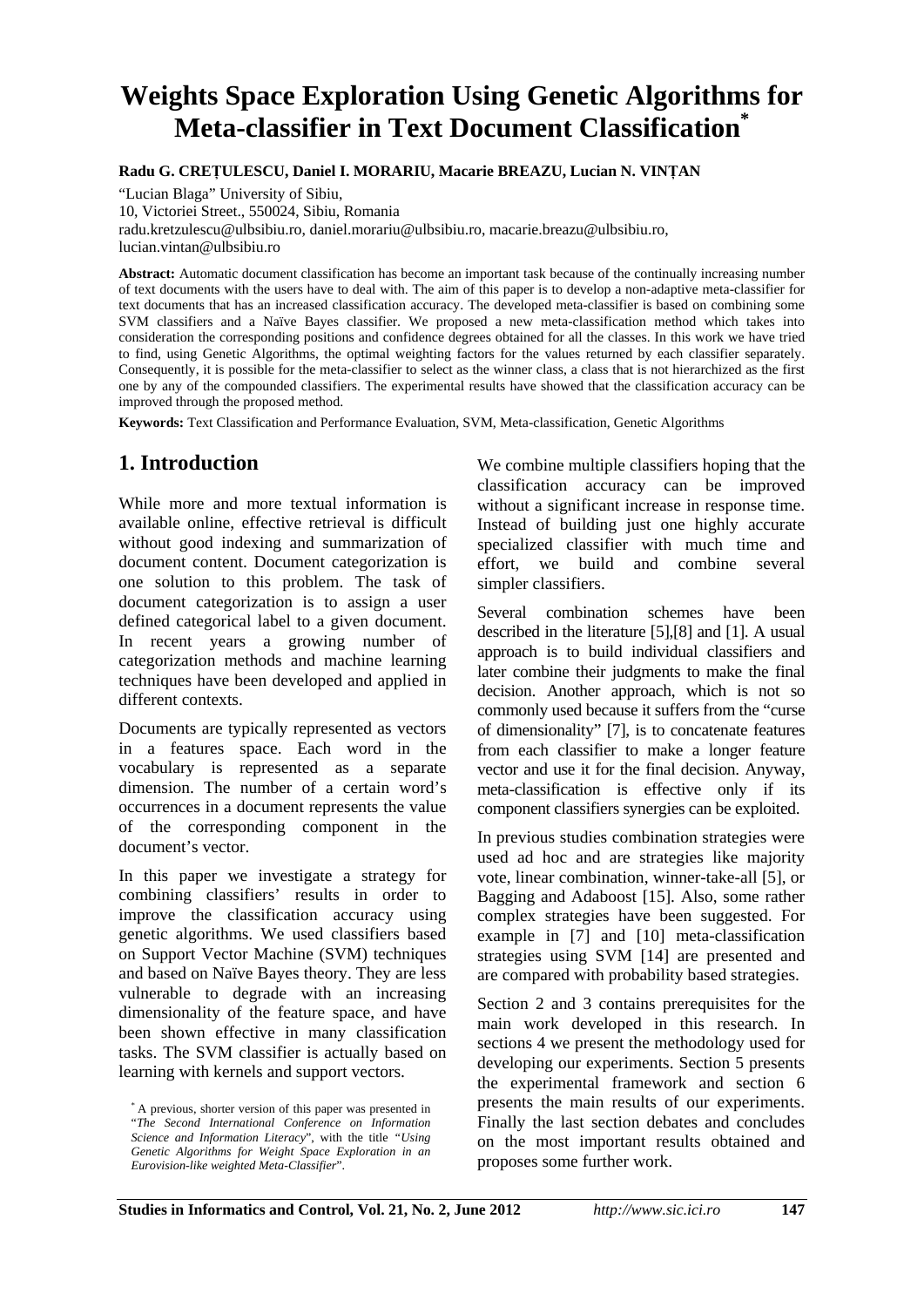## **2. Classifiers Used**

## **Support Vector Machine**

The Support Vector Machine (SVM) is a classification technique based on statistical learning theory that was applied with great success in many challenging non-linear classification problems and on large data sets  $([12], [14]).$ 

The SVM algorithm finds a hyperplane that optimally splits the training set. The optimal hyperplane can be distinguished by the maximum margin of separation between all training points and itself. Looking at a twodimensional problem we actually want to find a line that "best" separates points in the positive class from points in the negative class. The hyperplane is characterized by a decision function like:

$$
f(x) = sgn(\langle \mathbf{w}, \mathbf{\Phi}(x) \rangle + b)
$$
 (1)

where **w** is the weight vector, orthogonal to the hyperplane, "*b*" is a scalar that represents the margin of the hyperplane, "*x*" is the current sample tested, " $\Phi(x)$ " is a function that transposes the input data into a higher dimensional feature space and  $\langle \cdot, \cdot \rangle$ representing the dot product. *Sgn* is the sign function. If **w** has unit length, then  $\langle \mathbf{w}, \Phi(x) \rangle$ is the length of  $\Phi(x)$  along the direction of **w**. Generally **w** will be scaled by ||**w**||. In the training part the algorithm needs to find the normal vector "**w**" that leads to the largest "*b*" of the hyperplane.

## **Naïve Bayes**

The Bayes classifier uses the Bayes Theorem which basically computes prior probabilities for a given class based on the probability for a given term to belong to the specified class. Thus the classifier computes the probability for a document to be into a given class.

Bayesian theory works as a framework for making decision under uncertainty - a probabilistic approach to inference [6] - and it is particularly suited when the dimensionality of the inputs data is high. Bayes theorized that the probability of future events could be calculated by determining their earlier frequency.

The Naive Bayes classifier is based on the simplified assumption that the attribute values are conditionally independent given the target value. In other words the assumption is that, given the target value of the instance, the probability of observing the conjunction  $y_l$ ,  $y_2$ ...... $y_n$  is just the product of the probabilities of the individual attributes:

$$
c_{map} = \arg \max_{1 < j < m} \overline{P}(Y_j | X) =
$$
\n
$$
\arg \max_{1 < j < m} \overline{P}(Y_j) \prod_{i=1}^n \overline{P}(x_i | Y_j) \tag{2}
$$

where  $Y_i$  is the class *j*, with  $j = \overline{1, m}$  and *X* is the vector set and  $x_i$  is the vector representation for the given document with *n* terms (words in our case),  $x_i \in X$ . Because, in almost cases the dataset is not complete we will compute the estimated probability that we will be noted with  $P$ . For extending the SVM and the Naïve Bayes classifiers from two-class classification to multi-class classification typically one of two methods are used: "One versus the rest", where each topic is separated from the remaining topics, and "One versus the one", where a separate classifier is trained for each class pair [14**].** We selected the first method for two reasons. First, preliminary experiments show that this method gives better performance, which might be explained by the fact that the Reuter's database contains strongly overlapped classes and assigns almost all samples in more than one class. Second, overall training time is much shorter for the first method.

## **3. Genetic Algorithms**

Genetic algorithms encode a potential solution to a specific problem on a simple chromosomelike data structure and apply genetic operators to these structures in order to preserve critical information [17]. In our weights selection problem the chromosome is considered to be of the following form:

$$
c = (w_1, w_2, ..., w_k)
$$
 (3)

where  $w_i$ ,  $j = \overline{1,k}$  represents the weight for each class position returned by every classifier used into the meta-classifier. The training set has the form  $\langle x_{ij}, y_j \rangle$ ,  $i = \overline{1,m}$  and  $j = \overline{1,k}$ , where  $y_i$  represents the correct output for the sample  $x_{ii}$ , *k* represents the number of classes and *m* represents the number of classifiers used into the meta-classifier. The sample  $x$  is a matrix where the lines are classifiers and the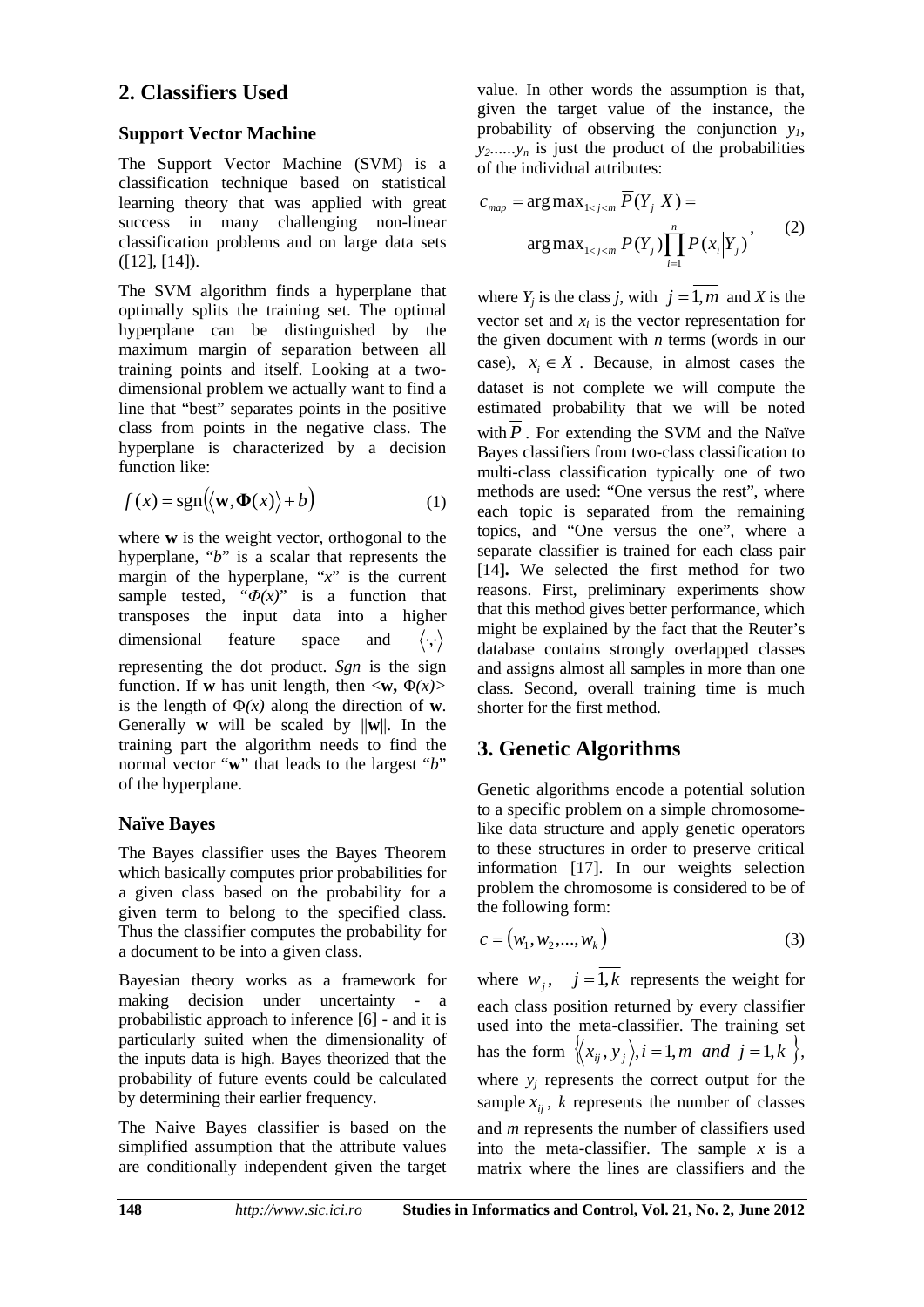columns are the classes. For the genetic algorithm the training dataset consists of all outputs from all classifiers used into the metaclassifier. For simplifying the computing of the fitness function we choose a representation of the chromosome that uses the outputs of all classifiers from the meta-classifier. With this approach we take into consideration the position of each class in the classifier's output. The chromosome keeps only, for each class position, the weights that are used to compute the accuracy of meta-classifier. Thus, the potential solution of the problem encodes the weights that can be used to compute the final decision into the meta-classifier [3].

For each chromosome we can compute the fitness function as the final classification accuracy of the meta-classifier using the testing file. The classification accuracy is computed as the number of final correct classified classes by the meta-classifier.

For each test we start with a generation of 100 chromosomes, each of them having values randomly generated between -1 and 1. In the next step we generate the next population using genetic operators as: selection, crossover and mutation [17]. The evolutionary process stops after a predefined number of generations are taken or when in the last 20 generations no changes occur.

At the end of the algorithm, we obtain for each class position the "best" weight that will be used for computing the winner class. The general scheme of the genetic algorithm is presented in pseudo code in the Figure 1.

## **4. Meta-classifier Models**

In our previous work [9] and [11] it is presented a meta-classifier, based on 8 SVM classifiers and one Bayes classifier that were used to improve the classification accuracy for text documents. In those works 3 meta-classifier models are used: majority vote, selection based on the Euclidian distance and selection based on the cosine angle. The first model was a nonadaptive model that had the advantage of speed, but obtained not so good results. The last two were adaptive models that used a training part before they were used in the classification. The training part is very time consuming and, unfortunately, this time increases when the meta-classifier learns more examples.

In this paper we propose a new non-adaptive meta-classifier model based on some preoptimized weights that will increase the classification accuracy. In [3] we have presented a solution for this problem that uses static (pre-determined) values for the weights. Now we propose to use a genetic algorithm for pre-computing the optimal weights. Obviously, this adaptive optimization process will be done before the meta-classification process will start. The obtained weights' values will correspondingly weight all the results returned by every classifier for each document, as it is shown further.

All meta-classifiers presented in this article contain eight SVM type classifiers and one Naïve Bayes classifier [11].

```
Begin
  For each topic from a topics_set 
  begin
    generate a population
    while not terminated condition 
     For each chromosome from population
     compute the fitness functions 
     make next population:
       select parents 
       recombine pairs of parents 
       apply mutation to offspring 
    End while. 
     Store the chromosome that obtain the best fitness 
  End for. 
     Take all stored chromosomes 
End.
```
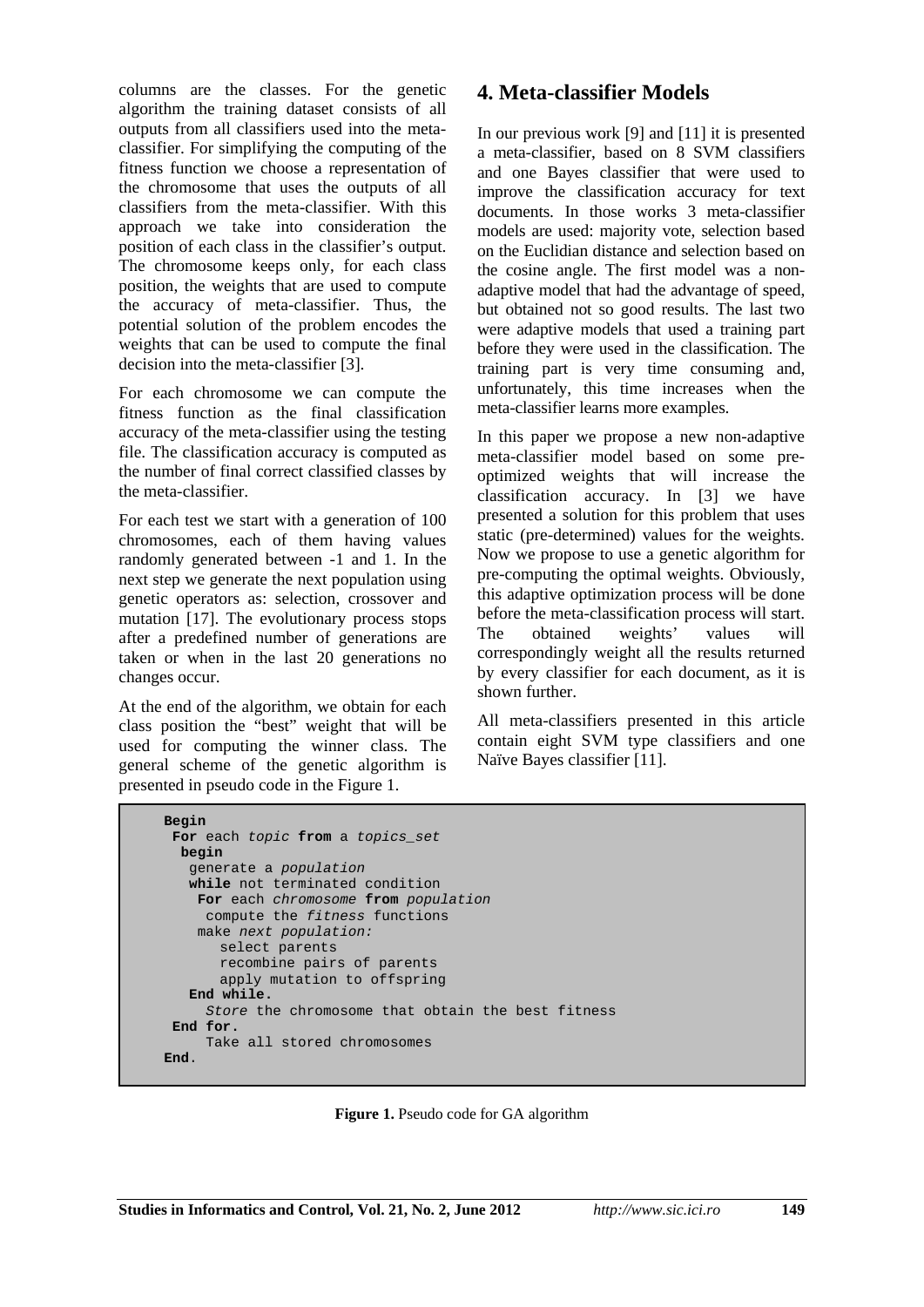#### **4.1 Non-adaptive Meta-classifier based on Majority Vote (M-MV)**

This meta-classifier model, also presented in [9], is a non-adaptive model that obtains the same results for the same input every time. The idea is to use all selected classifiers to classify the current document. Each classifier will propose a class for the given document, and the metaclassifier will increment the corresponding classcounter. The winner class proposed by the metaclassifier is the class with the highest count. If we obtain two or more classes with identical maximal counts then we classify the current document in all the proposed classes. This method uses only the winner class from the classification returned by each classifier separately. The classes found on the subsequent positions are not taken into consideration.

#### **4.2 Non-adaptive Meta-classifier based on sum (M-SUM)**

Each classifier has as input a document that is represented as a vector having 1306 features and produces an output vector with 16 values. The output values represent the confidence degrees, given by the classifier. These values represent the "belonging degree" of the current document to each one of the 16 classes (see Figure 2). More precisely, each element from the output vector represents the classifier's decision function value for each class separately. So far, in [9], as it was already described in paragraph 4.1, the highest value from the output vectors has been chosen and the class corresponding to that value was considered to be the winner class. The methods proposed in the following paragraph, take into account both the values obtained for each class separately and the corresponding rating position. Since there are 9 classifiers in the meta-classifier for each document there will be 9 corresponding vectors,

noted *V[k]*, each of them having 16 values (socalled confidence degrees) and  $k = 1.9$ .

The values of the decision functions for the SVM type classifiers are in the range  $(-\infty,\infty)$ but usually close to the value 0, and the values of the Naive Bayes classifier are in the range (-  $\infty$ , 0). Considering these differences, and for making a correct sum of those values, we have transposed the values of all vectors into the interval  $[1,\infty)$ . The formula used for transposing the values is:

$$
\vec{V'}_i = \vec{V}_i + \left| \min(\vec{V}) \right| + 1, \text{ for } i = \overline{1,16}
$$
 (4)

This transposing formula doesn't change the differences between the elements values from a vector even if it contains positive and negative values or only positive ones. Thus, for each vector the differences between its values remain unchanged. In order to calculate the sum of these vectors in the next step we have normalized the vectors bringing their values in the  $(0, 1)$  interval (see equation 5). This normalization ensures that the value from the first position, of the descended arranged vector, is always 1. We avoid also that the value from the last position to be 0.

$$
\vec{V}^{\prime\prime}_{i} = \frac{\vec{V}^{\prime}_{i}}{\max(\vec{V})}
$$
\n(5)

In the current meta-classifier, that only makes the un-weighted sums, (called here M-SUM), we have calculated the sum of corresponding scalars from these 9 vectors. Thus we have obtained, for the current document, a single vector with 16 values. The meta-classifier will decide the winning class as the class with the highest obtained value. If there are two or more classes with identical maximal values, the meta-classifier will propose all those classes.



**Figure 2.** Creating entry data for meta-classifiers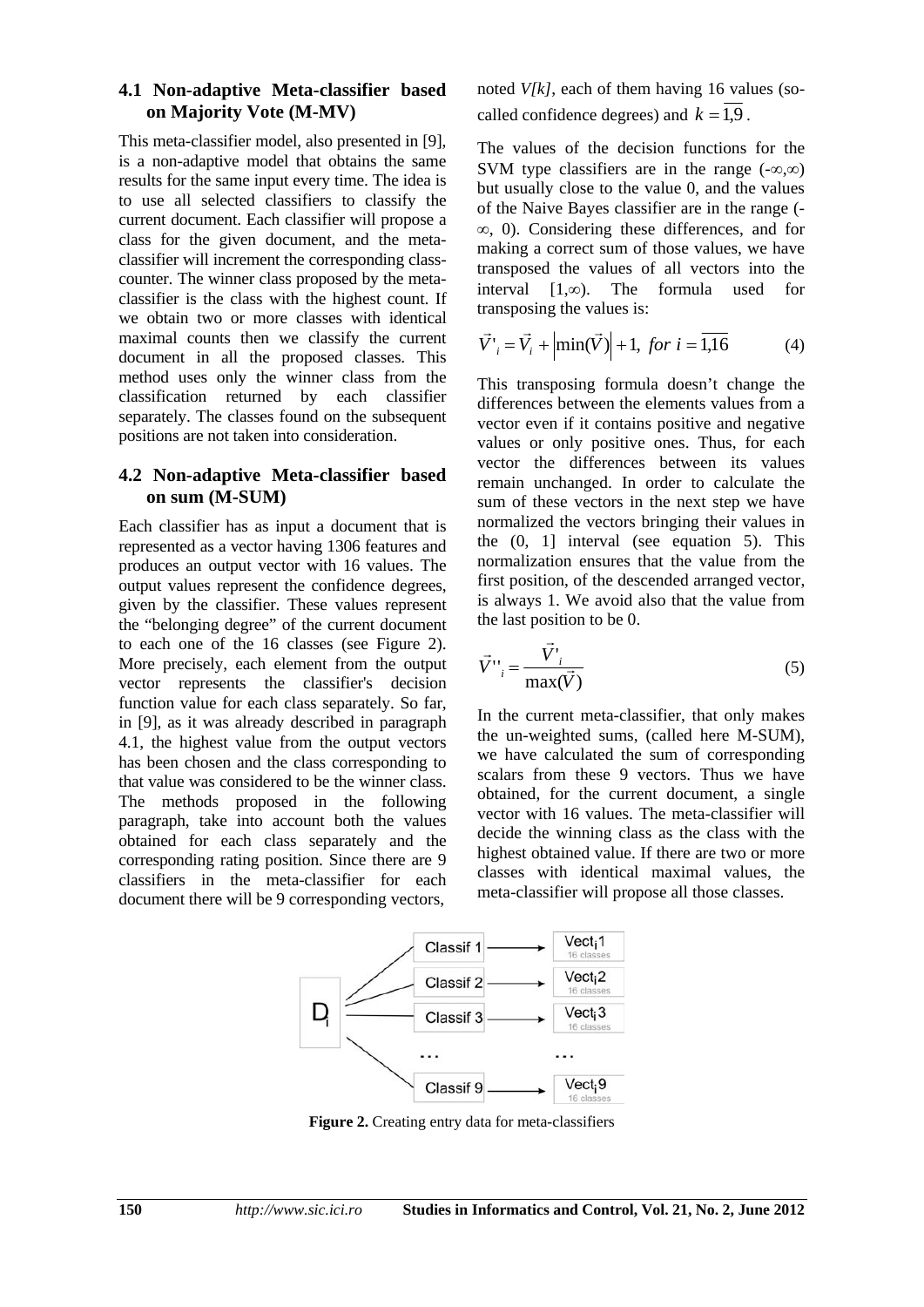$$
Class = \max_{c_i, i=1, 16} \left( \sum_{k=1}^{9} V_i \, "[k] \right) \tag{6}
$$

where  $c_i$  represents the final vector of classes. This approach gives the possibility that, even if a class that was never selected as a winner by the classifiers but always obtained a value very close to the winner class, such a class should have the chance that, after summing, to be selected by the meta-classifier as the winner class. The idea started from the fact that in many articles like [4] and [11] we observed the tendency to use methods for choosing the second or the third class as the winner class mostly when it was obvious that the meta-classifier would not provide the correct winner class.

#### **4.3 Non-adaptive Meta-classifier based on weighted sum (M-GSUM)**

In this section we will introduce a new nonadaptive meta-classifier based on the weighted sum (we will call it as M-WSUM).

In this meta-classifier the values for the classes will be multiplied with a value, called weight. In [3] are presented some meta-classifiers using different weight values and their obtained results. Since choosing the optimum weight values for each class position is a difficult task, in this article we propose a method based on a genetic algorithm for computing the weights.

Starting from the test dataset [3] we have created a proper test file which is used for the genetic algorithm. In this new file, for each document entry we have saved all outputs from all classifiers separately. Thus, for a document we obtained as output 9 vectors (because we have 9 classifiers), each vector having a number of 16 scalars descending ordered (because we have 16 classes). In the genetic algorithm used one chromosome represents the weights value for each class separately, depending by the class position. The first value from the vector represents the weight for the first position class from the classifier; the second value from the vector represents the weight for the class from the next position, and so on.

$$
c = (w_1, w_2, ..., w_j), \text{ with } j = \overline{1,16} \tag{7}
$$

where  $w_i$  represents the value of weight for the *j th* class position. We have fulfilled the following inequalities:  $w_1 > w_2 > ... w_{16}$ . For computing the fitness function the following steps are taken:

- 1. For each document from the testing set the algorithm obtains the output vector corresponding to each classifier;
- 2. Each output vector is weighted with the corresponding chromosome value;
- 3. The winner class is obtained by summing all results for each class and selecting the highest score (formula 8);

Class<sub>j</sub> = 
$$
\sum_{i=1}^{9} w_j c_{ij}
$$
, for  $j = \overline{1,16}$  and  
WinClass = arg max(Class<sub>j</sub>) (8)

where  $w_j$  represents the value of the chromosome for the  $j<sup>th</sup>$  class position (called weight), *cij* represents the value computed by the  $i^{th}$  classifier for the  $j^{th}$  class position (called confidence degree) and *Class<sub>i</sub>* represents the value computed for the class from the  $j<sup>th</sup>$ position. Each classifier can return a different order of the classes. For a classifier the class returned at  $j<sup>th</sup>$  position is multiplied with the value *wj*.

The winner class (*WinClass*) will be compared with the real class proposed by Reuters and if the classes are identically we consider that the document was correctly classified;

After processing all documents the fitness value is the accuracy obtained on the whole testing set.

The best chromosome is that with the highest fitness. For building a population we have used 100 chromosomes and the algorithm was applied for 1000 generations.

As selection operator for choosing the chromosome from the current population to be used for the next population we have used two methods: Roulette method and Gaussian method. For the Gaussian method we have used the following formula:

Gauss(c) = 
$$
e^{-\frac{1}{2}(\text{fitness}(c) - m)^2/2}
$$
 (9)

where  $c$  is the current chromosome, *fitness(c)* is the result obtained for the corresponding chromosome *c*, *m* represents the average and in our case is equal to 1 and  $\sigma$  is the standard deviation (here we have used a value equal with  $0.5$ ).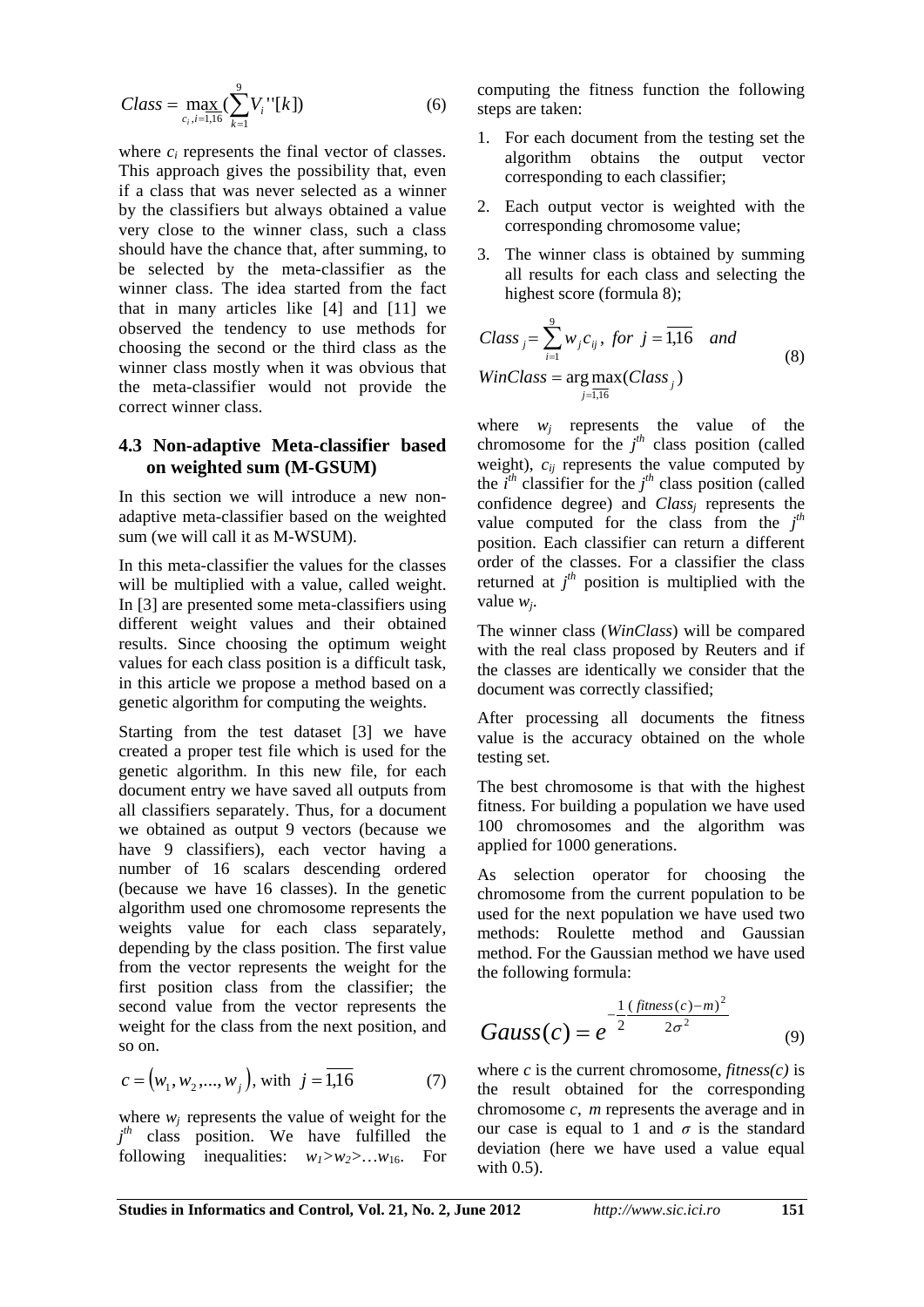For creating the new population we have used all 3 genetic operators as it follows: 30% from the new population is created using the *selection* operator (selecting the best chromosome form the current population and copy them into the new population - elitism); the rest of the population is created by using the *mutation* operator in 40% and respectively *crossover* operator in 30%. After applying this operators the condition  $w_1>w_2>w_3>w_1$  needs to be respected. Thus, for crossover operator we search after a cut point (*i*) for which the condition  $w_i^{first-parent} > w_{i+1}^{second-parent}$  is valid and there are created two new children each of them with a part from one parent and a part from the other parent. For mutation operator, after selecting randomly the mutation point (*i*), the new value for the child is selected randomly in the interval  $w_i \in (w_{i-1}, w_{i+1})$ .

## **5. Experimental Frameworks**

## **The Dataset**

Our experiments were performed on the Reuters-2000 collection [13], which has 984 Mb of newspapers articles in a compressed format. The collection includes a total of 806,791 documents, with news stories published by Reuters Press covering the period from 20.07.1996 through 19.07.1997. The articles have 9822391 paragraphs and contain 11522874 sentences and 310033 distinct root words. Documents are pre-classified according to 3 categories: by the Region (366 regions) the article refers to, by Industry Codes (870 industry codes) and by Topics proposed by Reuters (126 topics, 23 of them contain no articles). Due to the huge dimensionality of the database we will present here results obtained using a subset of data. From all documents we have selected the documents for which the industry code value is equal to "System software". We obtained 7083 files that are represented using 19038 features and 68 topics. We have represented a document as a vector of words, after applying a stop-word filter (from a standard set of 510 stop-words) and extracting the word stem [2]. From these 68 topics we have eliminated those topics that are poorly or excessively represented. Thus we have eliminated those topics that contain less than 1% documents from all 7083 documents in the entire set. We have also eliminated topics that contain more than 99% samples from the entire

set, as being excessively represented. After doing so we have obtained 24 different topics and 7053 documents, that were split randomly in a training set (4702 samples) and a testing set (2351 samples). In the feature extraction phase we take into consideration both the article and the title of the article. In the feature selection phase we have selected only 1306 features for each vector.

## **6. Experimental Results**

In [3] were presented first time the results obtained using static (pre-determined) weights values. The best classification accuracy obtained was 87.20% (i.e. 301 incorrectly classified documents from a number of 2351 documents). These results were obtained with a model of meta-classifier called "M-05W" that has weighting values that linearly decrease from 12 with a step of 0.5.

In the meta-classifier with genetic algorithm, for each chromosome we compute the fitness function using the training dataset. After selecting the best chromosome in this manner, we compute the fitness function obtained only by this chromosome using the testing dataset and in the figures only the values computed on the testing dataset are presented. Therefore, sometimes, the evolution of the best chromosome in the presented figures is not always ascending.

Because we start with a randomly generated population, and the obtained results depend of the starting points, we make four successively runs for the same method. Here we present the outputs for each method and also the average value.

In Figure 3 we present the classification accuracy obtained on the testing dataset, when using the genetic algorithm with Gaussian method for selecting the chromosomes.

The average accuracy obtained is 88.37%. Thus we obtained an average growth of 1.17% for the classification accuracy comparing with the case of the static values of weights presented in [3].

In case of using genetic algorithm with the Roulette method for selecting the chromosomes in the new population we have obtained an average classification accuracy of 88.36%, with only 1.16% greater the in M-SUM method. The results are presented in Figure 4.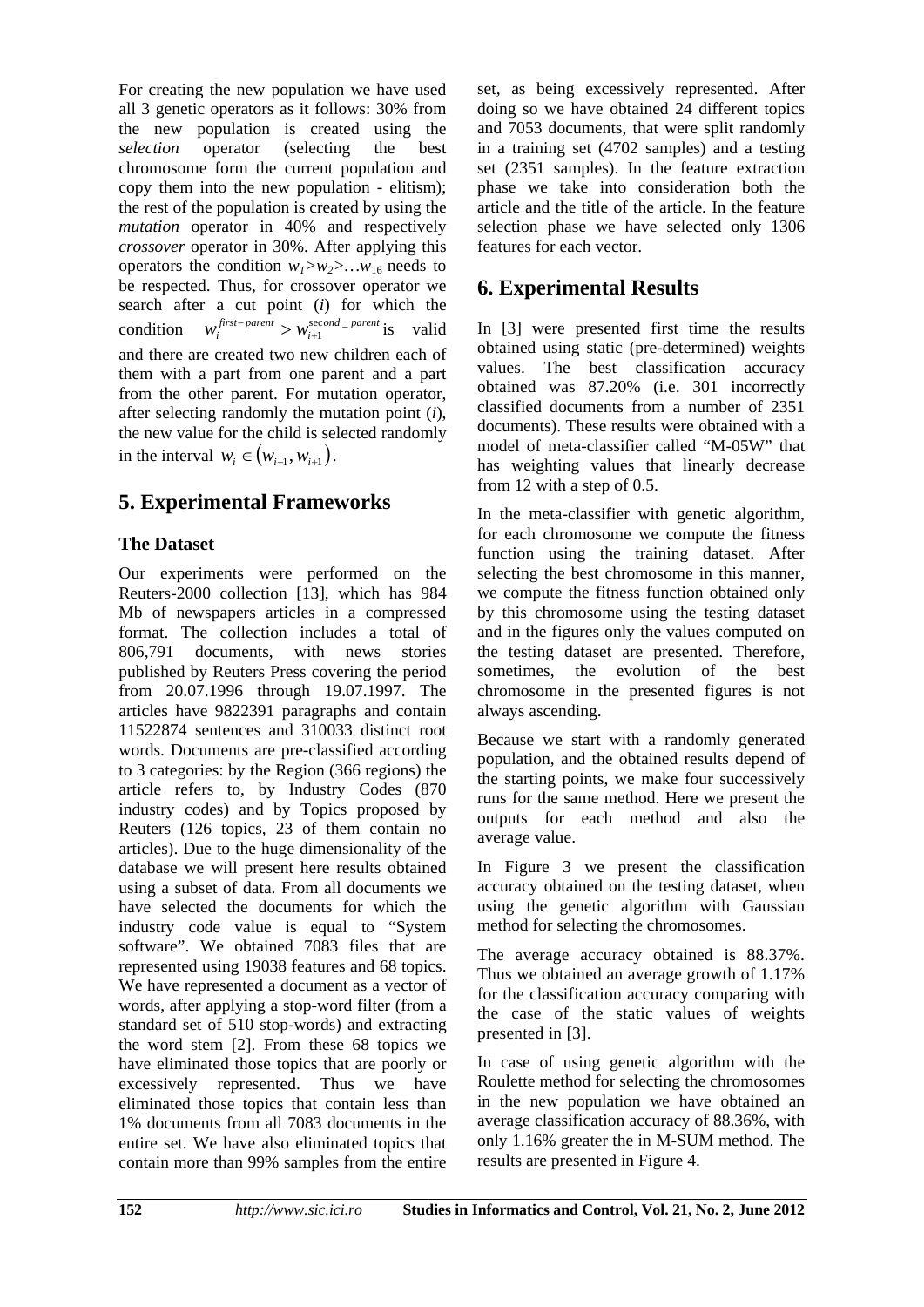

**Figure 3.** Classification accuracy - Gaussian method for selecting the best chromosomes for new generation



**Figure 4.** Classification accuracy with Roulette method for selecting the best chromosome for new generation

The evolution for the average accuracy obtained in 1000 generation using Gaussian and Roulette method for selecting chromosomes is presented in Table 1.

**Table 1.** Average classification accuracy for Gaussian and Roulette selection method

|            | Average Gaussian | <b>Average Roulette</b> |
|------------|------------------|-------------------------|
| Generation | selection        | selection               |
| 1          | 0.803701         | 0.779561                |
| 50         | 0.859634         | 0.867822                |
| 100        | 0.872288         | 0.873458                |
| 150        | 0.874202         | 0.874840                |
| 200        | 0.875691         | 0.876648                |
| 250        | 0.87601          | 0.878243                |
| 300        | 0.876648         | 0.878562                |
| 350        | 0.877818         | 0.878881                |
| 400        | 0.879945         | 0.879413                |
| 450        | 0.880051         | 0.880582                |
| 500        | 0.880689         | 0.880795                |
| 550        | 0.880902         | 0.881327                |
| 600        | 0.881646         | 0.881752                |
| 650        | 0.882284         | 0.882177                |
| 700        | 0.882284         | 0.882496                |
| 750        | 0.882497         | 0.882603                |
| 800        | 0.882816         | 0.882922                |
| 850        | 0.882816         | 0.883134                |
| 900        | 0.883348         | 0.883453                |
| 950        | 0.883667         | 0.883560                |
| 1000       | 0.883773         | 0.883666                |

The best accuracy obtained by us in all four performed tests was obtained using Gaussian method for chromosome selection where the maximum accuracy value was 88.55%.

## **7. Conclusions and Further Work**

In this article we have presented a non-adaptive meta-classifier used for classifying text documents. This meta-classifier uses the outputs of eight independent SVM classifiers and one Naive Bayes classifier. The output of each classifier is a vector of values, where each position represents the confidence given by the classifier that the current document belongs to the corresponding class. The meta-classifier developed in this article uses a genetic algorithm for calculating the best values that could be used to weight the outputs of each classifier so that the final classification accuracy to be improved.

Since we have started for the genetic algorithm with random initial weights we conducted four separate experiments. Comparing the average results obtained using a genetic algorithm with the results obtained when the classifiers outputs were weighted with pre-defined values [3] we have obtained an improvement of 1.17%. As classification accuracy, the best value obtained is 88.55% in case of using Gaussian method for selection of chromosomes for the new population.